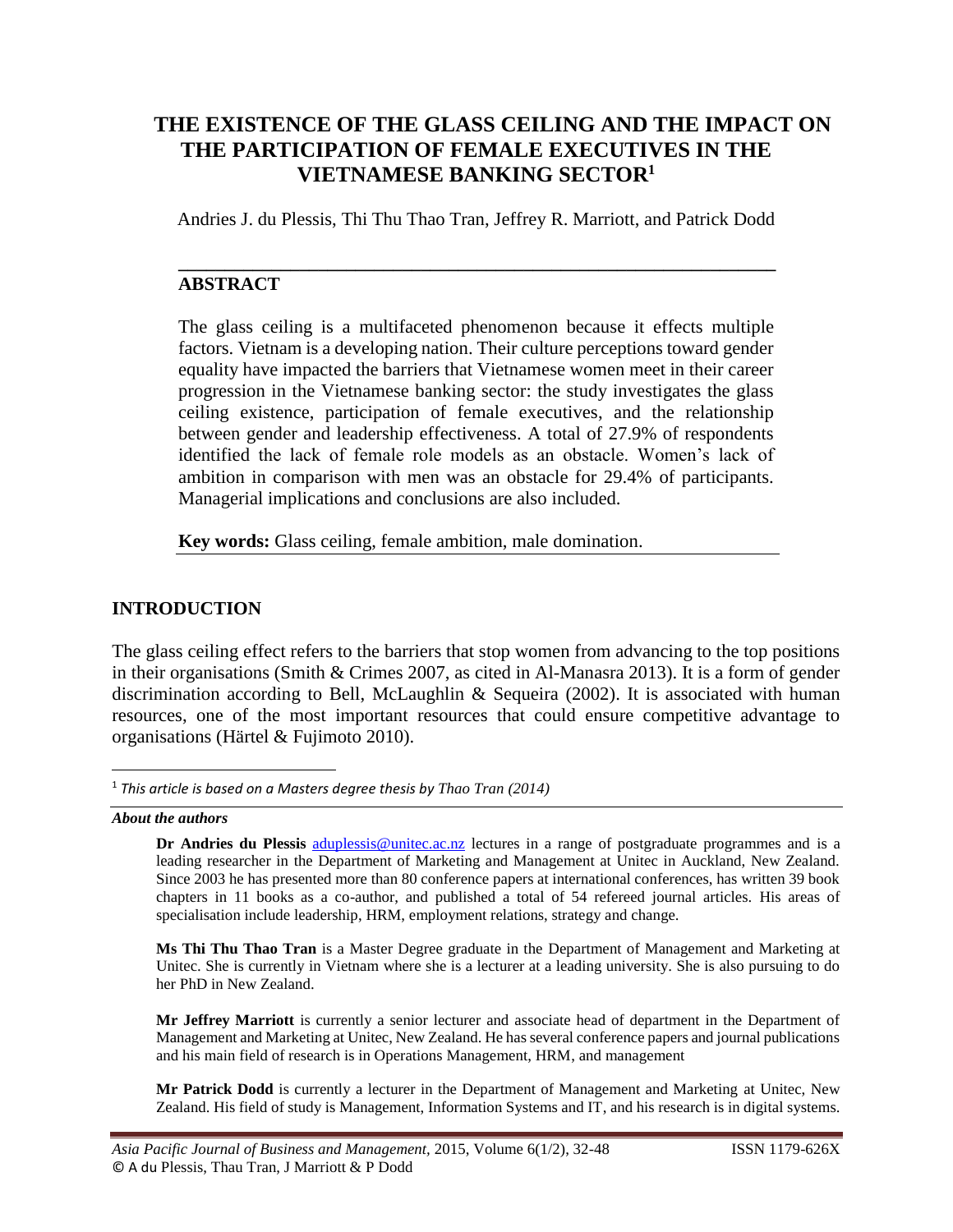Research into the link between human resources (female executives) and strategic objectives in order to improve the performance of organisations is also part of strategic human resources management (SHRM) (Härtel & Fujimoto 2010). Investigation of the multiple layers of glass ceiling that female executives are facing can help organisations to engage the right people for the right jobs and make full use of their unique qualities to support organizational performance. However, the glass ceiling is a multifaceted phenomenon because it is the cause and effect of multiple factors. Sometimes the causes and effects are visible but sometimes they are hard to notice. However, results of various studies have confirmed the benefits of abolishing the glass ceiling in the organisation to include the bringing in of a larger pool of talent to make the organisation more representative, ethical, productive, innovative and financially successful

Vietnam is a developing nation with an impressive social and economic development rate since its transition from planned to market economy in the late 1980s (World Bank 2011). The country ranked 73rd among 136 countries in the Global Gender Gap Index 2013, which implies that gender equality has still not been achieved (Anjaiah 2013). The features of the Vietnamese culture and the Vietnamese culture perceptions toward gender equality have had substantial impact on understanding the barriers that Vietnamese women meet in their career progression.

(Northouse 2015).

The study focuses only on the Vietnamese banking sector, which consists of state-owned credit institutions, a number of joint stock commercial banks, joint venture banks, branches and representatives of foreign banks, wholly foreign-owned banks, finance and leasing companies and the hindrance factors to women's career advancement in this sector. In the meantime, the Vietnamese banking sector is facing a lot of challenges. Nine banks had to restructure because of poor performance. The bad debts ratio in 2012 increased rapidly by 66% in comparison with that in 2011 while profit decreased by 40% (CV 2012). There are many reasons for this including the instability in the credit and interest rate policy of the Vietnamese government since 2011 (Quach 2011).

One fifth of banks in Vietnam are being run by female executives (TTVN 2013), and a question has been raised "will the situation be better if there are more female executives in the banking sector?" That question has set the theme for this study which is to try to find the answer to the question: "does the glass ceiling exist, does it affect the participation of female executives in the boardroom in the banking sector in Vietnam, and is there any relationship between gender and leadership effectiveness?"

Some researchers such as Kristof (2009) blame the failure of banks around the world on male domination in banks. Therefore, leadership/management styles of the two genders were also assessed in order to gain an insight into the relationship between gender in the boardroom and leadership effectiveness because each style will have a different impact on the followers' behaviours and lead to diversity in economic results (du Plessis, Munyeka, Chipunza, Samuel, Naidoo, Keyser & Gura 2015; Pfeffer & Veiga 1999).

This paper investigates the low representation of female leaders in the Vietnamese banking sector as it aligns with the gender imbalance in Vietnam. It seems that few women can reach the top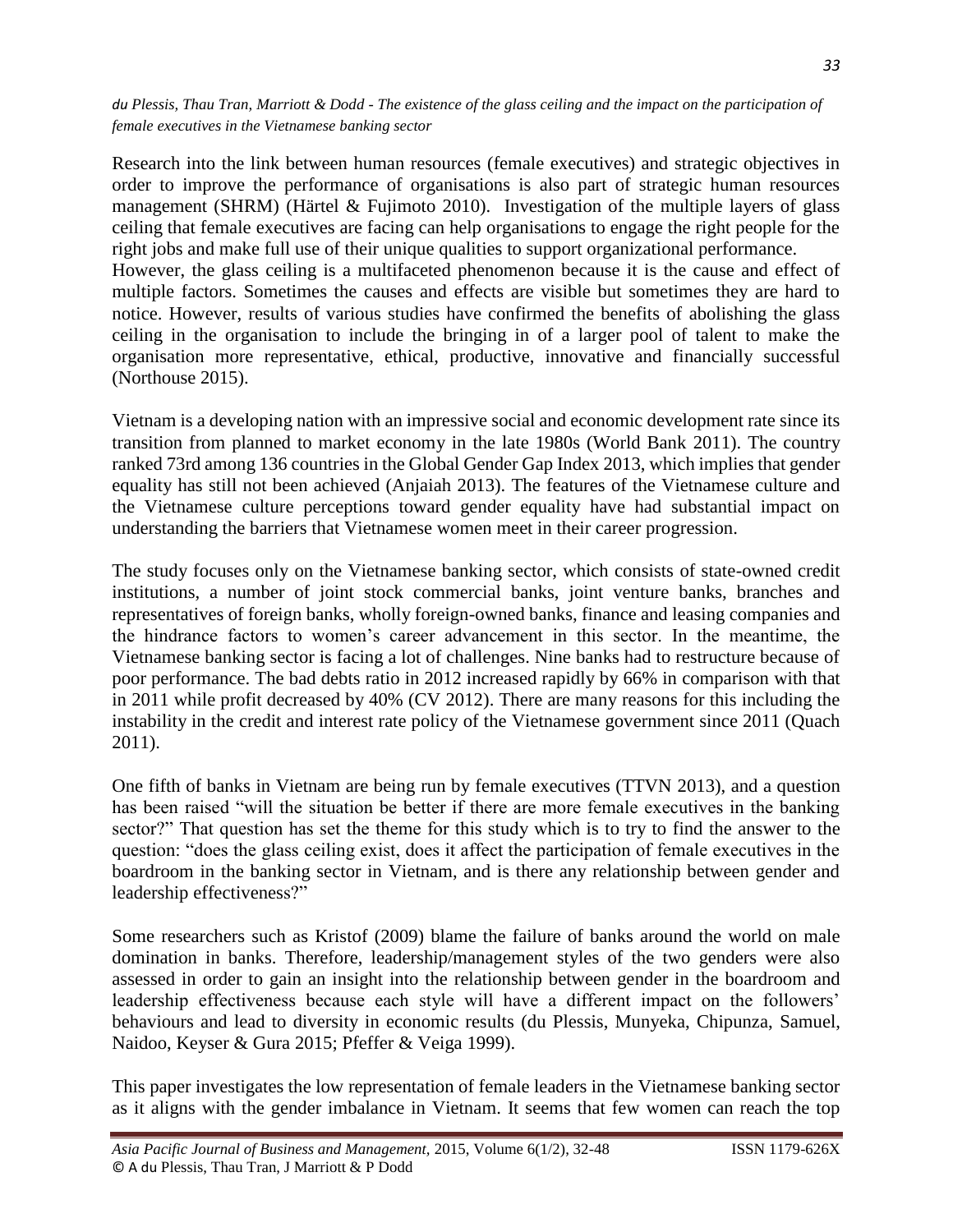positions in organisations due to both cultural and administrative factors. Further, this paper investigates how gender equality can be achieved in the Vietnamese banking sector.

## **Problem Investigated**

The research seeks to answer the main research question: "Does the glass ceiling exist and affect the participation of female executives in the boardroom in the Vietnamese banking sector, and is there any relationship between gender and leadership effectiveness?"

The research sub-questions derived from these areas are as follows:

- 1. Does the glass ceiling exist in the Vietnamese banking sector?
- 2. What are the barriers that prevent women from being promoted to higher positions?
- 3. Are there any differences among male and female leaders/managers?
- 4. What is the effect of female participation in executive positions in the banking sector's boardrooms?
- 5. What are the benefits of increasing the number of women in managerial positions?

## **Research Objectives**

There are five main areas addressed in this research:

- 1. To identify the barriers that prevents women in the banking sector from being promoted to higher positions;
- 2. To clarify and evaluate whether there is any difference between males and females' leadership styles;
- 3. To clarify and evaluate whether there is any relationship between gender and leadership effectiveness;
- 4. To identify any benefits of increasing the equal opportunities for women in career advancement.
- 5. To offer recommendations that help to enhance women's career advancement?

## **LITERATURE REVIEW**

The literature review follows the structure as depicted in Figure 1 below. This covers the literature relevant to the glass ceiling effect in this study but due to length limitation for this paper not all the aspects are discussed in this paper, but some are discussed in other papers from this study. Glass ceiling and its multiple layers

The term "glass ceiling" was first used by American writers on the topic of women in the workplace in the 1980s (Glass ceiling 2013). According to Lamp (2001) as cited in Insch, McIntyre & Napier (2008), glass ceiling refers to the invisible or artificial barriers that prevent women from being promoted to the highest positions in organisations, regardless of their abilities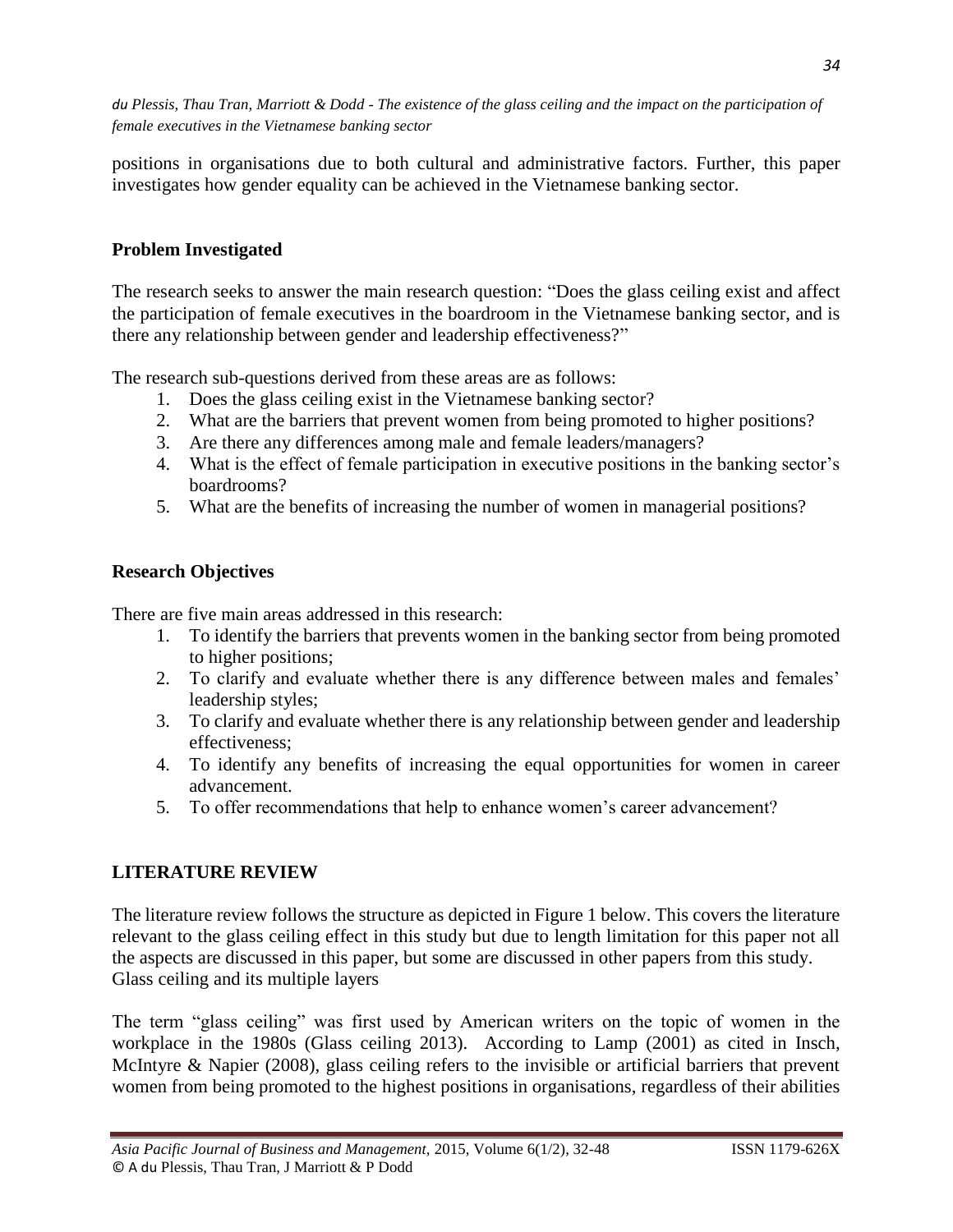and achievements. The glass ceiling is categorised to be the third form of sex discrimination along with overt discrimination and sexual harassment (Bell et al., 2002).



*Source: Developed by the authors*

## **Gender Understanding and Definition**

The word gender originates from the Latin word genus which means "kind", "type", or "sort" (Medical News Today 2011). While sex refers to "the biological and physiological characteristics that define men and women", gender refers to "the socially constructed roles, behaviours, activities, and attributes that a given society considers appropriate for men and women" (World Health Organization 2013, para.2).

From the moment a person is born, he or she is categorised as a boy or a girl. Consequently, he or she will be treated based on the gender. For example, boys will be given toy guns while girls will be given dolls to play with. When they grow up, men will be expected to become the breadwinners in the family; meanwhile, women will be expected to do the household chores and take care of children. Becoming a man or a woman is not a fixed state (Connell 2002) and the perceptions about gender-appropriate behaviour are changing. For example, New Zealand government passed a law legalising same sex marriage in April 2013 (Davison, Young, Shuttleworth & Backhouse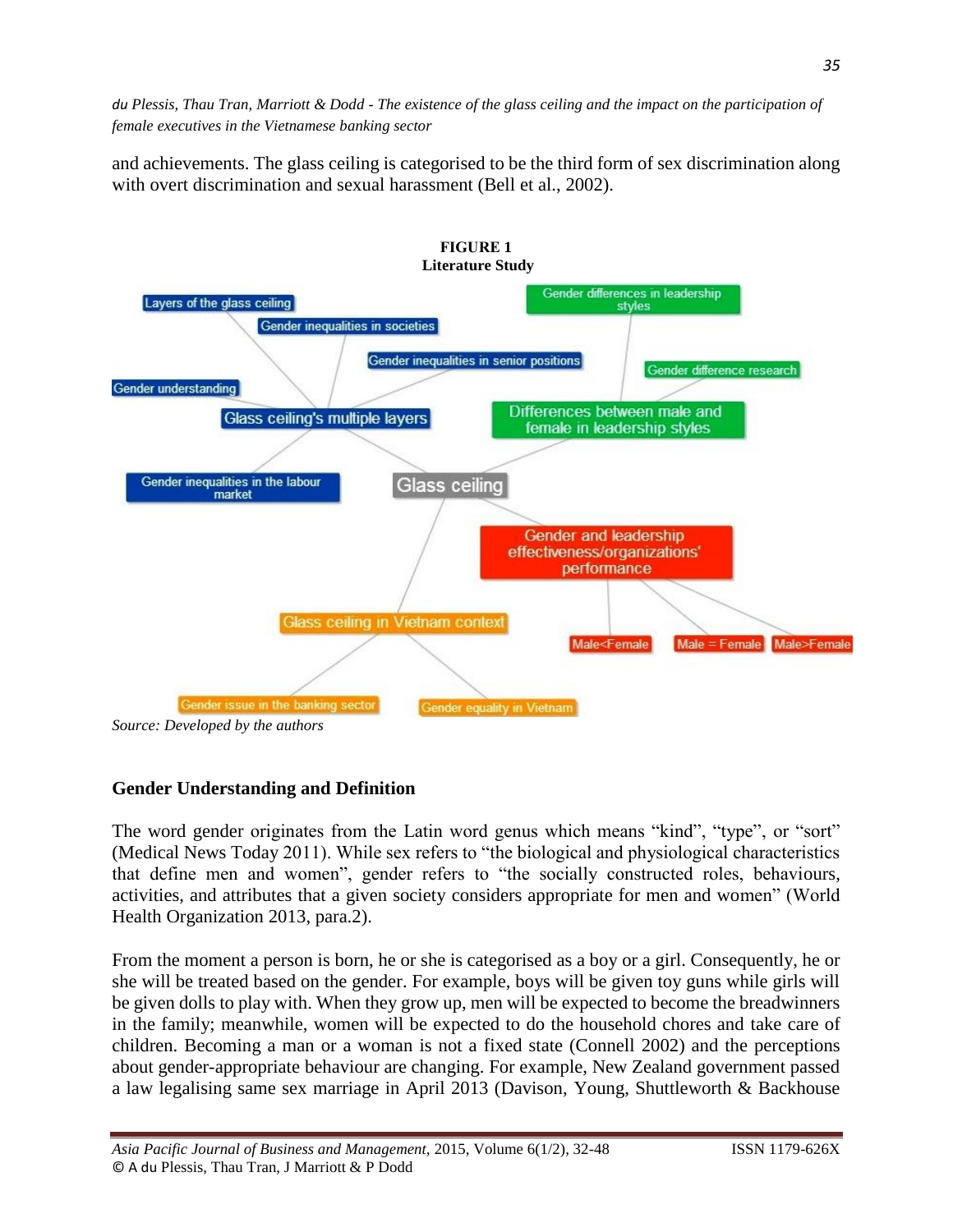2013). Therefore, it can be said that gender is more socially constructed rather than fixed by nature (Connell 2002). The term sex discrimination and gender discrimination will be used interchangeably in this study due to the same definitions of the term by scholars and researchers in literature.

## **Gender Inequalities in Society**

Article 1 in the Universal Declaration of Human Rights issued by the United Nations states that "all human beings are born free and equal in dignity and rights" (The United Nations n.d., para.9). Article 2 in the same document also stresses that a person should not be discriminated against for his or her race, colour, sex, language, religion, political or other opinion, national or social origin, property, birth or other status (The United Nations n.d.). Therefore, gender equality is a human right that no one can take from other people.

However, gender discrimination is still a widespread issue all over the world. Discrimination can be seen both directly and indirectly in different forms, in different fields and in different societies despite the dissimilarities in economic, social and technological developments.

In politics, even Hillary Clinton, who is considered the "most powerful woman in American politics" (Tomasky 2013) shared her experience of being "kidded, ribbed and chided in boardrooms across the country" just because she defended women's issues (Miller n.d.). Britain's choice of a British leader to appear on the 5-pound note completely left women out: Winston Churchill instead of Margaret Thatcher – the most important British prime minister in the last 50 years – was chosen (Chu 2013).In science, the classic case of Rosalind Franklin, who played a critical role in the discovery of the structure of DNA in 1953 but lost most of the credit to her male colleagues, James Watson, Francis Crick and Maurice Wilkins who were granted the Nobel Prize, is worth mentioning (Stasiak 2001).

## **Gender Equality in Vietnam**

In comparison with other countries in the region, Vietnam has an impressive track record in gender equality – the number of women in parliament is greater than that in the UK and Canada (United Nations Vietnam 2010). The Vietnamese government has shown many efforts in achieving gender equality by issuing laws on gender equality and joining the Convention on Elimination of All Forms of Discrimination against women (Viet Nam News 2013). Nonetheless, the traditional attitudes that favours men over women still linger (United Nations Vietnam 2010). Many girls in the remote areas do not have access to education; they have to drop school and get married at a very young ages (Viet Nam News 2013). They even have to suffer from domestic violence (Viet Nam News 2013).

The number of women in leadership positions nowadays is still very limited (United Nations Vietnam 2010) in spite of the fact that Vietnamese women used to play an important role in defeating the outside invaders and securing national independence in history (Truong 2008). In the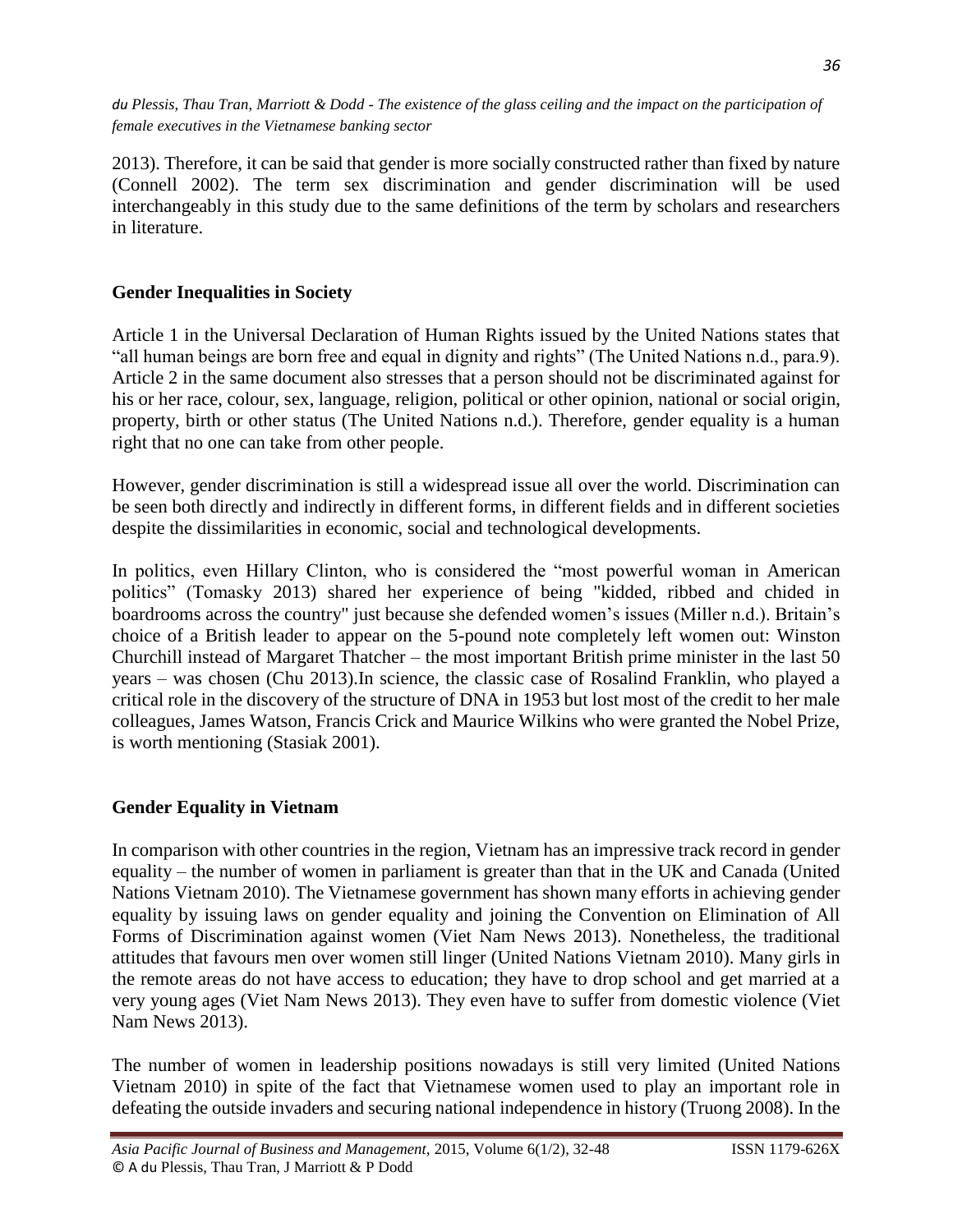year 40 A.D Vietnam was under the harsh control of a Chinese governor. The Trung sisters – Trung Trac and Trung Nhi, daughters of a Vietnamese general, gathered an army of around 80 thousand people to fight against the Chinese and gain independence for the Vietnamese people. It is said that if the Trung sisters had not resisted the Chinese, there would have been no Vietnam today (Women in World History Curriculum 2012). However, according to the 2011 statistics by the Vietnam Women's Union, the number of women in leadership positions in political organisations accounted for only 8 per cent in party committees at the central level, 11 percent at the provincial level, 15 percent at the district level and 18 percent at the commune level (Vietnamplus 2013). There are only two female government ministers out of 22, which constitutes 9 per cent. Table 1 below shows the percentage of male and female leaders at all government levels in Vietnam.

|                                             |                   | Quantity                 |                                            |                                                   | Percentage %        |                                              |                                                     |                          |
|---------------------------------------------|-------------------|--------------------------|--------------------------------------------|---------------------------------------------------|---------------------|----------------------------------------------|-----------------------------------------------------|--------------------------|
| <b>Agencies</b><br><b>Ministerial level</b> |                   | <b>Maie</b><br>102       | <b>Female at</b><br>director<br>level<br>4 | <b>Female at</b><br>vice-director<br>levels<br>15 | <b>Male</b><br>84.3 | <b>Female at</b><br>director<br>level<br>3.3 | <b>Female at</b><br>vice-director<br>levels<br>12.4 |                          |
|                                             |                   |                          |                                            |                                                   |                     |                                              |                                                     | <b>Director</b><br>level |
| Party                                       | 62                | 3                        | 13                                         | 79.5                                              | 3.8                 | 16.7                                         |                                                     |                          |
| Mass organisation                           | 85                | 18                       | 36                                         | 61.2                                              | 12.9                | 25.9                                         |                                                     |                          |
| <b>Total</b>                                | 2641              | 169                      | 498                                        | 79.8                                              | 5.1                 | 15.1                                         |                                                     |                          |
| <b>Division</b><br>level                    | Government        | 3922                     | 608                                        | 839                                               | 73.0                | 11.3                                         | 15.6                                                |                          |
|                                             | Party             | $\overline{\phantom{a}}$ | 5                                          | $\overline{2}$                                    | 50.0                | 35.7                                         | 14.3                                                |                          |
|                                             | Mass organisation | 0                        | 0                                          | 0                                                 | 0.0                 | 0.0                                          | 0.0                                                 |                          |
|                                             | <b>Total</b>      | 3929                     | 613                                        | 841                                               | 73.0                | 11.4                                         | 15.6                                                |                          |

**TABLE 1 Percentage of Male and Female Leaders at all Government Levels**

*Source: Centre for Women Studies (2012) as cited in Munro (2012, p.10)*

Although there are some positive signs in women empowerment, they are just temporary (Teerawichitchainan, Knodel, Vu & Vu 2010). In the National Assembly, the percentage of female deputies even decreased in the last decade, from 27.3 per cent in the 2002-2007 periods to 24.2 per cent in the 2011-2016 periods (Vietnamplus 2013).

There are a number of causes of the low representation of female leaders in Vietnam which is divided into two groups: institutional barriers and attitudinal factors (Munro 2012). According to Munro (2012) institutional barriers include ineffective target system which requires a female candidate to meet a higher criteria level in order to be voted. Another barrier is winnable seats that put women in the election ridings where they have to compete against men with higher qualifications and more experience. The retirement age regulations, which set the retirement age of women as 55 years old compared with 60 years old for men, really limits the chances for female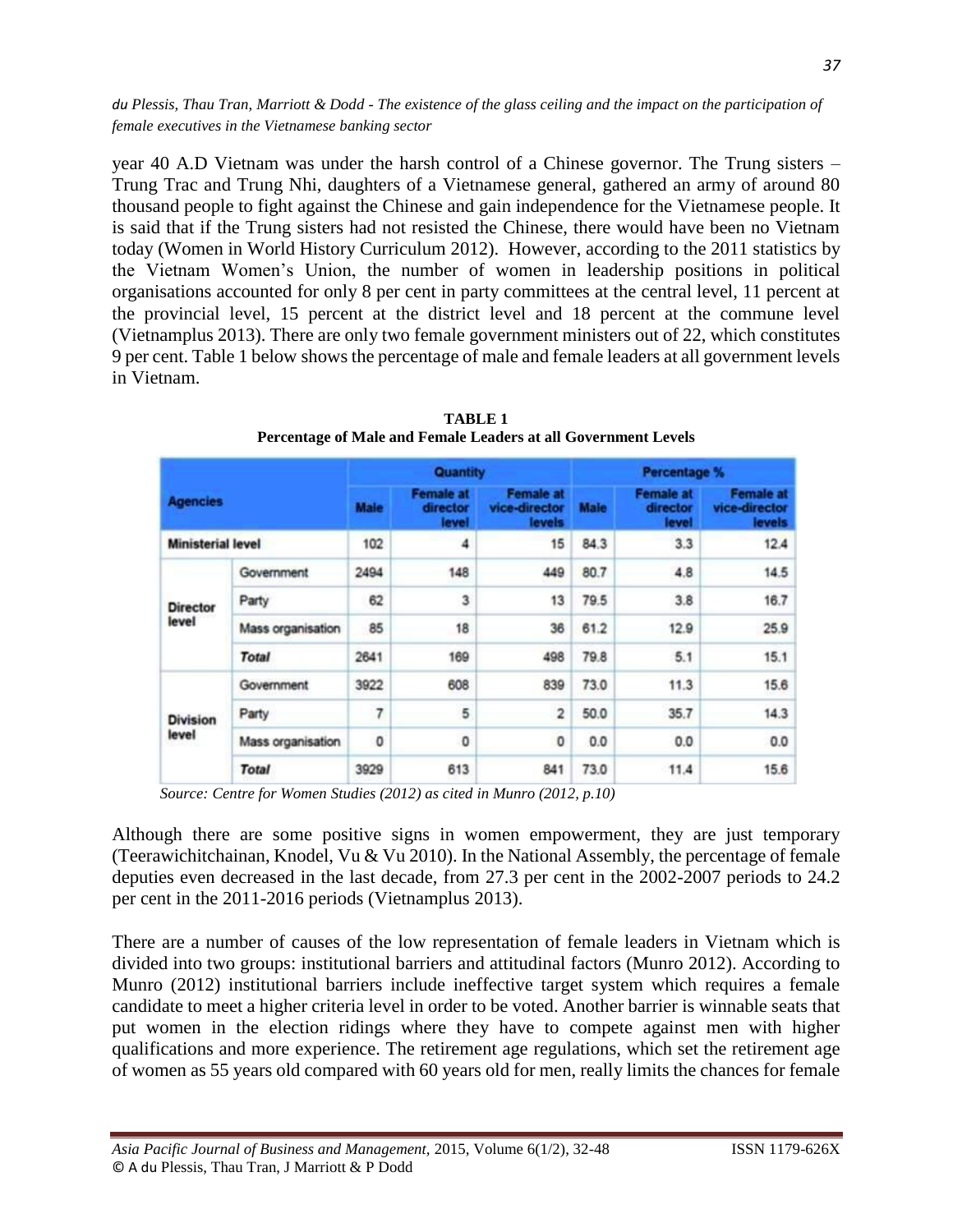career advancement. Work rotation and training, and career support networks are not available for women.

Other institutional barriers such as women's limited professional skills and education, poor human resource planning and lastly ineffective implementation of gender-based legislation also hinder their promotion to top positions. Meanwhile, attitudinal factors include the Vietnamese society and the organisations' perception about gender roles in the family and in the workplace (Munro 2012). Many countries in Asia, Vietnamese cultures, customs, and beliefs are heavily affected by Confucianism which views that "a woman's duty is not to control or take charge" or "woman's greatest duty is to produce a son" (Munro 2012). All these barriers have generated a thick glass ceiling which is extremely hard for Vietnamese women to break.

## **Gender Issue in the Banking Sector in Vietnam**

The Vietnamese banking sector consists of state-owned credit institutions, a number of joint stock commercial banks, joint venture banks, branches and representatives of foreign banks, wholly foreign-owned banks, finance and leasing companies. The State Bank of Vietnam (SBV) plays the leading role in the sector (The State Bank of Vietnam 2012). Before the 2000s, the four largest state-owned banks dominated the sector but since 2006 some private banks have started to take off, co-operate with some foreign banks and have gained great accomplishment (Ogimoto 2013).

Along with the Vietnamese government's open door policy and the commencement of the market mechanism in the 1980s (Sakata 2013), the Vietnamese banking sector has slowly changed itself from a centrally coordinated sector to a market economy (Kovsted, Rand & Tarp 2005). There are several factors which lead to the gradual liberalisation including the French civil law tradition, the Vietnamese bureaucracy with the leaders' preference for social and political stability, the close link between the Government owned companies and the financial sector and importantly the crisis at the early stage of the reform (Kovsted et al., 2005). However, as time passes by, the more open the Vietnamese banking sector is, the more damage it has to suffer from crisis in the region and in the world. When the East Asian Financial Crisis hit the region in 1997, the Vietnamese banking sector was not affected as badly as the other neighbouring countries such as Thailand and Indonesia (Kovsted et al., 2005). Nonetheless, a study by Tran, Daly and Ellis (2013) concludes that the transmission effects of the Global Financial Crisis (starting in the US in the early 2007) to Vietnam, is greater than any other market in the East Asian region.

Since Vietnam became the World Trade Organisation's 150th member on 11 January 2007 (World Trade Organisation 2013), the Vietnamese banking sector has undergone even bigger changes. The penetration of foreign-owned banks and the market liberation for foreign capital have intensified the competition within the sector and split it into "banks that are enhancing competitiveness" and "banks that are defeated" (Ogimoto 2013, p.168).

Nevertheless, there is a disappointing fact that there has been no woman holding the top position in SBV since its foundation 60 years ago (TTVN 2013). Among 540 senior staff in 37 banks in Vietnam, 124 of them are women, which make up only 23 per cent (TTVN 2013). Among 124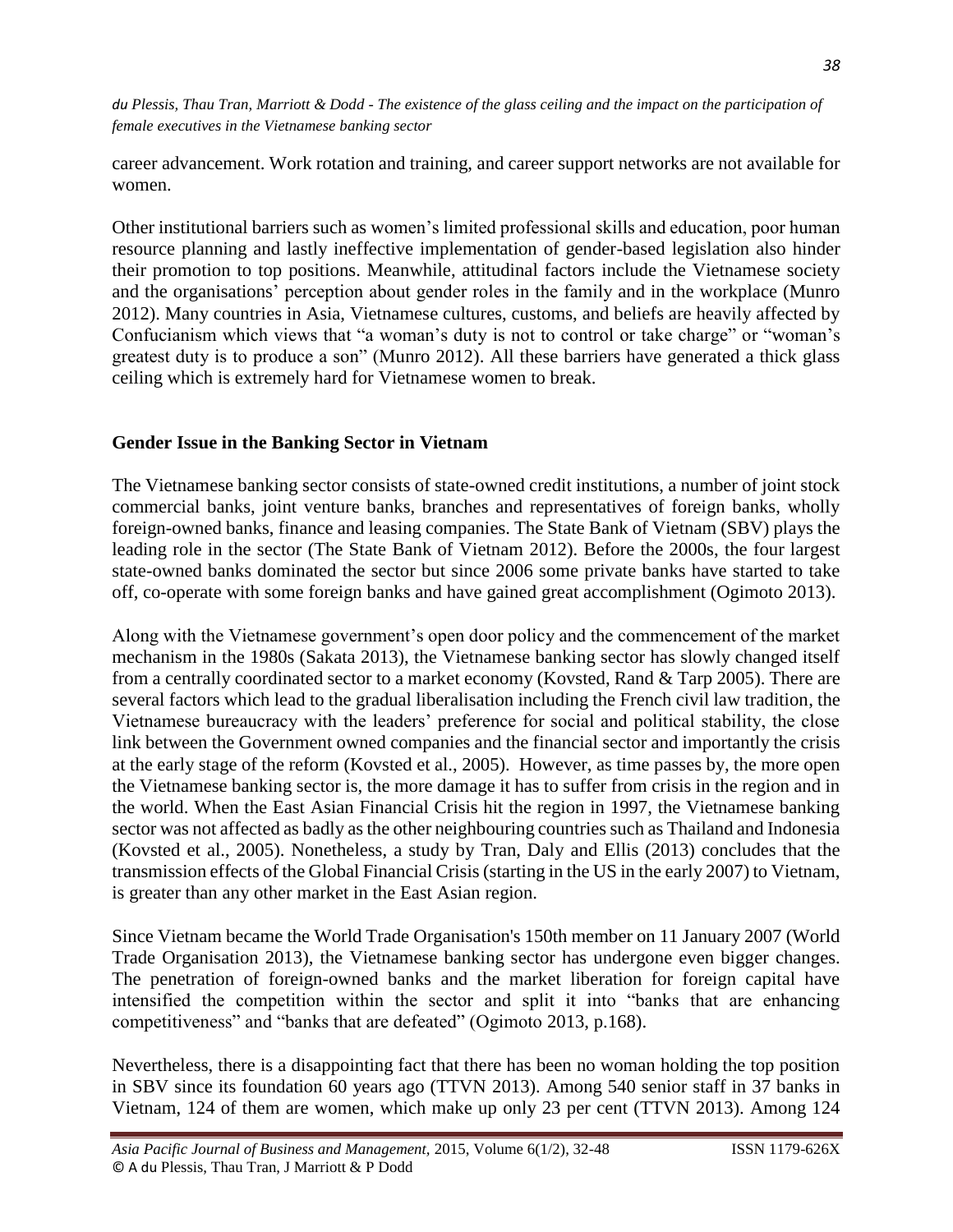female leaders, only 2 of them are CEOs (from Oceanbank and BacABank) and 7 of them are chairwomen (from NamABank, Vietcapital Bank, HD Bank, Bao Viet Bank, SCB, SeaBank and MekongBank). However, this rate is relatively higher than that in more developed countries. In the year 2011 only 11% of corporate managers and senior executives in the banking sector in the UK were female (Institute of Leadership & Management, 2011). In the Czech Republic, the rate of female participation in managerial roles was just 4.4% (Deloitte 2013).

The explanations for the existence of the glass ceiling can be categorised into four groups: human capital, similarity-attraction theory, gender stereotypes and the psychological glass ceiling. The first three groups are the external factors from corporate cultures, climate and practices while the last one is the internal factor from women themselves. In the end, it is women who choose to confront the glass ceiling or accept it as an excuse to give up on career progression (Carnes & Radojevich-Kelley 2011).

## **RESEARCH METHODOLOGY**

### **Preceding Glass Ceiling Research**

The methodology in previous research on glass ceiling was considered when the decision on appropriate methodology for this research was made. The number of researchers implementing the quantitative approach outnumbered those that used the qualitative method. The summary of a list of methods in other studies on glass ceiling is depicted in Table 2.

| <b>Quantitative approach</b>                                                                                                                                                                                                                                                                                                                                               | <b>Qualitative approach</b> | The mixed methods                                                                                                                                      |
|----------------------------------------------------------------------------------------------------------------------------------------------------------------------------------------------------------------------------------------------------------------------------------------------------------------------------------------------------------------------------|-----------------------------|--------------------------------------------------------------------------------------------------------------------------------------------------------|
| • Al- Manasra $(2013)$<br>• Devi Subramaniam & Arumugam $(2013)$<br>• Kolade & Kehinde $(2013)$<br>• Adams and Funk $(2012)$<br>• Castano et al. $(2010)$<br>• Dimovski et al. $(2010)$<br>• Elacqua, Beehr, Hansen & Webster (2009)<br>• Hoobler et al. $(2009)$<br>• Mok Kim Man et al., $(2009)$<br>• Morrison, Schreiber & Price $(1995)$<br>• Pichler et al. $(2008)$ | • Barragan et al. $(2010)$  | Buckalew.<br>$\bullet$<br>Konstantinopoulos, Russell $&$<br>El-Sherbini (2012)<br>Storvik (1999, 2000, 2002) as<br>cited in Storvik & Schøne<br>(2008) |

**TABLE 1 List of Methods Used in Preceding Studies on Glass Ceiling**

#### **Methodology Selection Criterion**

The researchers evaluated a number of alternative approaches to inquiry (Creswell 2009) or research methodologies (Mertens 1998, as cited in Creswell 2009) such as qualitative, quantitative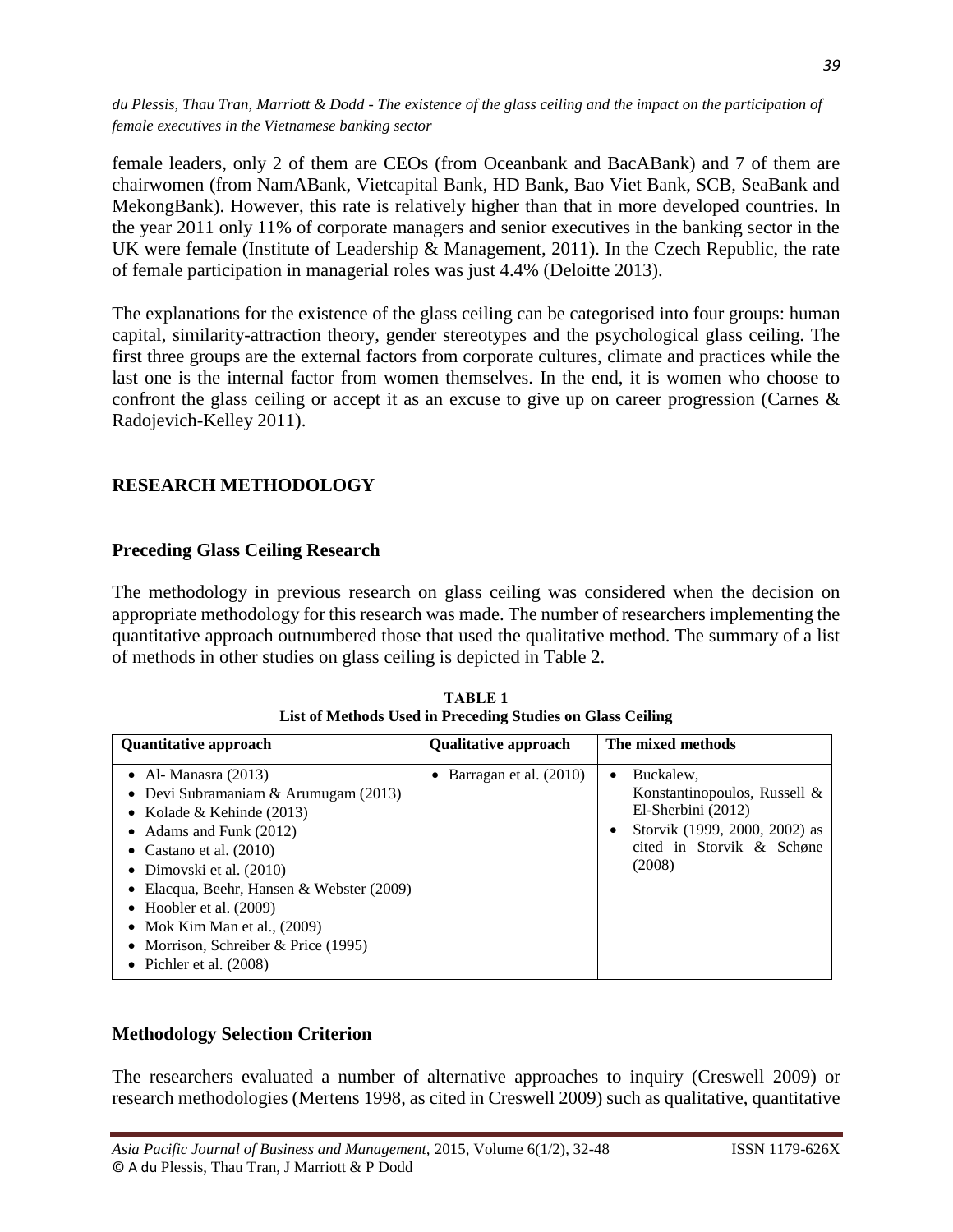or mixed methods designs. Each has its own purposes, advantages as well as drawbacks. In the end, the researchers' choice on the most suitable research strategy is based on the research problems and its purposes (Ghauri  $\&$  Grønhaug 2005). The purpose of the study is to investigate the barriers to women's career advancement and the degree of the glass ceiling effect. In the meantime, the quantitative data will offer the results in the form of numerical values (Collis  $\&$ Hussey 2013). Hence, the degree of the glass ceiling might be more measurable. Quantitative methods usually result in findings with a high degree of validity while qualitative methods usually result in findings with a high degree of reliability (Collis & Hussey 2013). The qualitative data will enlarge the richness and the depth of the numerical data Therefore, the employment of both quantitative and qualitative methods is chosen.

#### **Sample Selection**

Staff and management teams in some Vietnamese banks were chosen as respondents to the questionnaires and seventy responses were collected. Ten in-depth interviews were carried out after the completion of the questionnaires. The respondents of both questionnaires and interviews were from bank A, B and C in Vietnam (pseudonyms to maintain anonymity). The participants in the interviews were derived from the respondents to the questionnaires. The purpose of having the same individuals in both samples is to make the data and results more comparable (Creswell  $\&$ Plano Clark 2007, as cited in Creswell, Plano Clark & Garrett 2008).

## **Pilot Study**

A pilot study was carried out before the data collection was undertaken. The questionnaire and interview questions were sent to five people to test for adequacy.

#### **Questionnaire Data Collection**

All the questionnaires and interviews were in English as the staff and management teams in the focus groups are English literate. The online questionnaire could be found in www.qualtrics.com. The web-based link of the questionnaires was forwarded to staff in Bank A, B and C; then responses were collected. Questionnaires employed the checklist and rating scale. The checklist collected data about respondents' demographic characteristics. Likert scale was used to evaluate on a continuum respondents' behaviours and attitudes. In the questionnaires, respondents were given clear instructions on how to mark their responses. Respondents answered the questionnaires individually and anonymously.

## **Interview Data Collection**

The in-depth interviews with duration of between twenty to thirty minutes were carried out. Interviews were conducted face-to-face on a one-to-one basis between the researcher and a single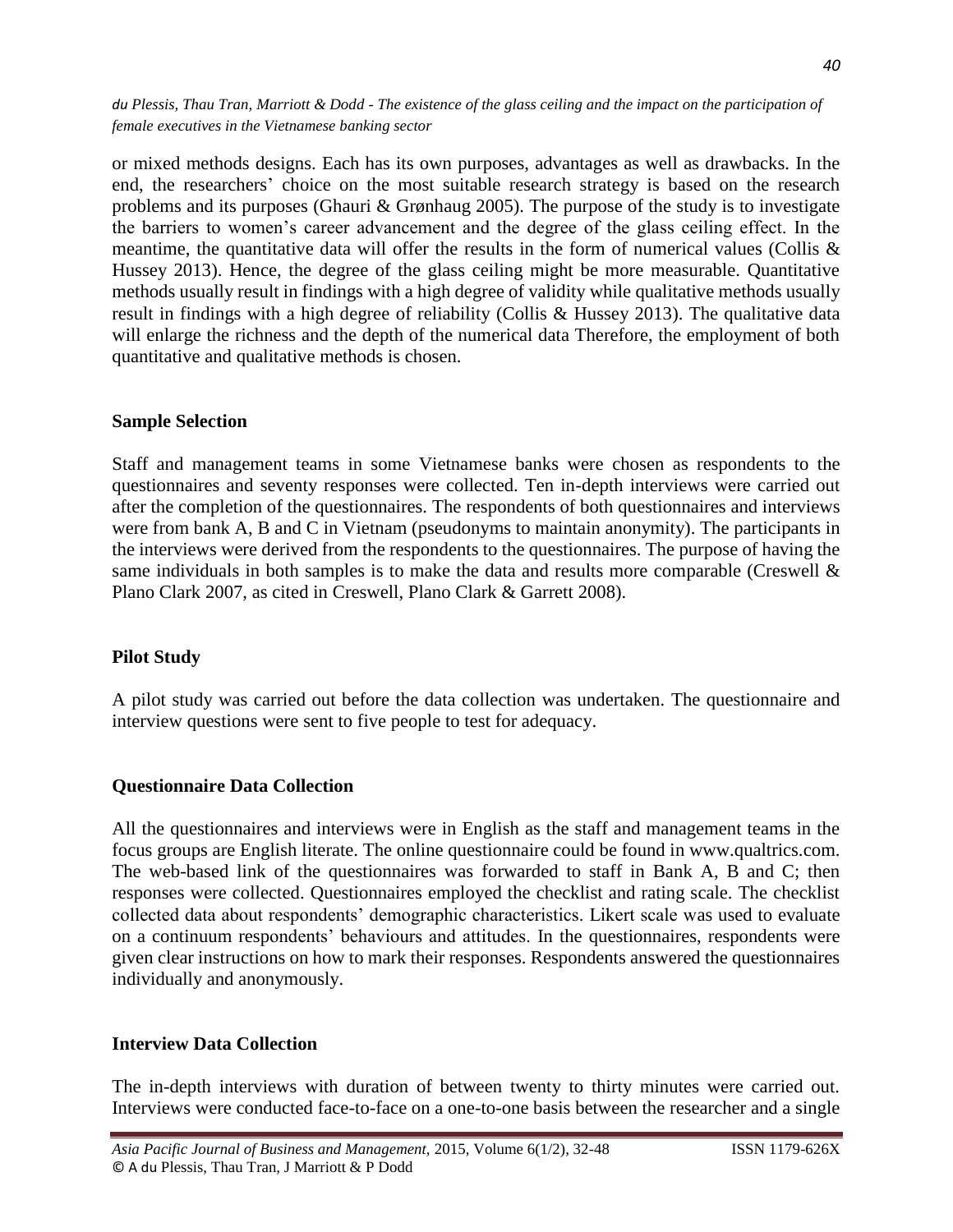participant so that interviewees could freely express their attitudes about the topic. All the interviews were semi-structured, and the order of questions depended on the flow of the conversation and audio-recorded with participants' permission and subsequently transcribed.

### **Data Analysis**

The collected quantitative data was analysed using SPSS – one of the most widely known and widely used software packages for quantitative data analysis. As for the qualitative data, recordings of interviews were transcribed and then relevant data selected to develop a database. QSR NUD\*IST Vivo known as NVivo employed to analyse the data. Data was organised, classified, and coded through nodes to identify all the relevant data that share the same themes and then looked for an explanation.

### **ANALYSIS OF THE RESULTS**

The designed questionnaire has 29 questions. There were 68 participants from three banks who responded to the questionnaire. SPSS was used to analyse data. Demographic data was collected in order to identify participants' background information such as gender, age group, level of education, level of income and work position. For this study demographic information is important because it is all about gender equality. As shown in Figure 2 below the vast majority (89%) of respondents were female.



![](_page_9_Figure_7.jpeg)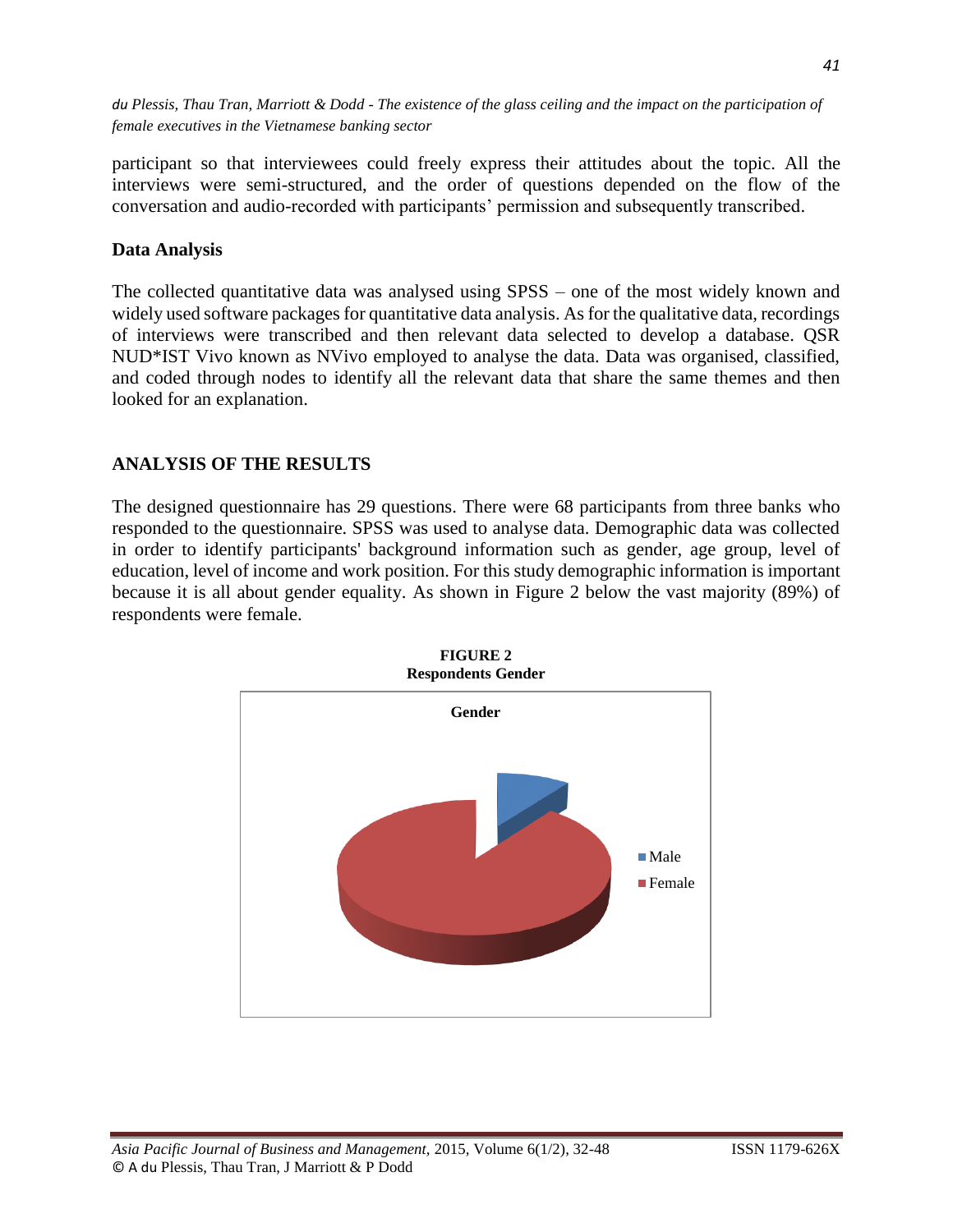Figure 3 below shows that the majority of respondents were between 24 to 29 years old, which accounted for roughly 70%. The second largest group of respondents in terms of age was between 30 and 39 years old.

![](_page_10_Figure_2.jpeg)

More than half of the respondents, 54.4% were still single (see Figure 4 below). Nearly one third of the surveyed participants were married with children and the rest of respondents were married but did not yet have any children.

![](_page_10_Figure_4.jpeg)

![](_page_10_Figure_5.jpeg)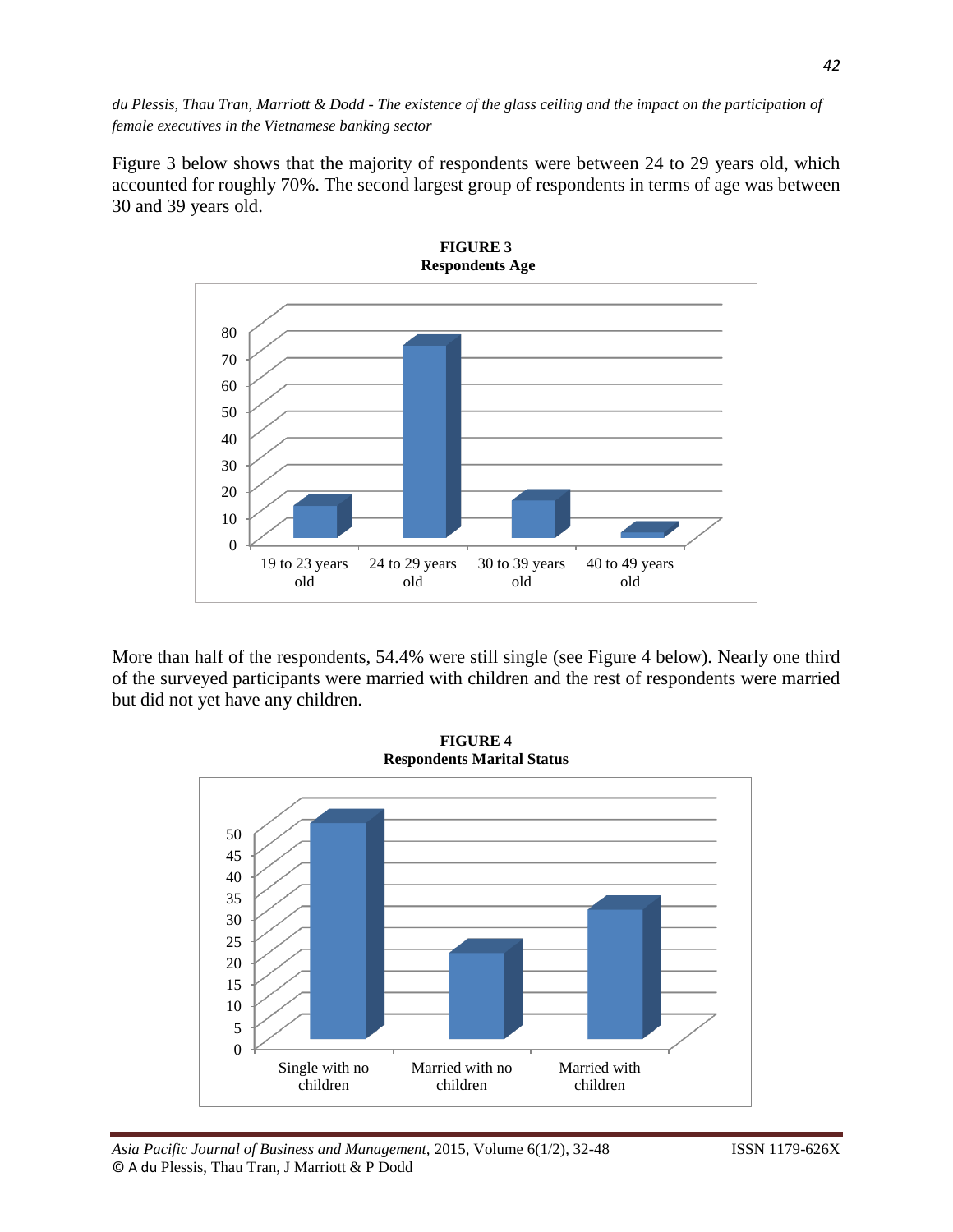## **The Existence of Glass Ceiling in the Vietnam Banking Sector**

In order to examine participants' attitudes towards the glass ceiling in the Vietnam banking sector, bank staff were asked to rate the extent to which they felt barriers existed that prevent women from advancing to top positions. A Likert scale ranging from 1 (to no extent) to 5 (to a very great extent) was used for rating responses. The findings are presented in Figure 5 below:

![](_page_11_Figure_3.jpeg)

**Figure 5 Respondents' Viewpoints on the Existence of the Glass Ceiling in the Banking Sector**

Half the respondents were of the opinion that the glass ceiling existed to a moderate extent. The percentage of participants who felt the existence of the barriers to a great extent was 16.2%. Very few respondents acknowledge the existence of the glass ceiling to a very great extent or to no extent at all. This result answers the first sub-question and conforms to the conclusions of other studies on the glass ceiling in other contexts.

The question about the existence of the glass ceiling was asked to respondents to indicate their level of agreement/disagreement with seven statements on women's roles in organisations. The results show that the majority of respondents (63.2%) had faith in the fact that women had as many abilities, knowledge and skills as men did to work in senior positions.

The number of respondents who disagreed that it was not easy for women to be promoted from entry-level positions (42.6%) doubled that of respondents who agreed with the statement (23.5%). In top positions, 25% of surveyed bank staff thought that there should be more women while 38.2% disagreed that they were under-represented in the boardroom. Nearly half of the respondents (47.1%) disagreed that women did not receive the same salary as men, which contradicted the literature review on salary gap which was in favour of men. The percentage of participants (38.2%) disagreed that competitiveness in women was viewed as a negative trait. Although most of respondents felt that women are as capable as men of serving in senior positions, 35.3% of them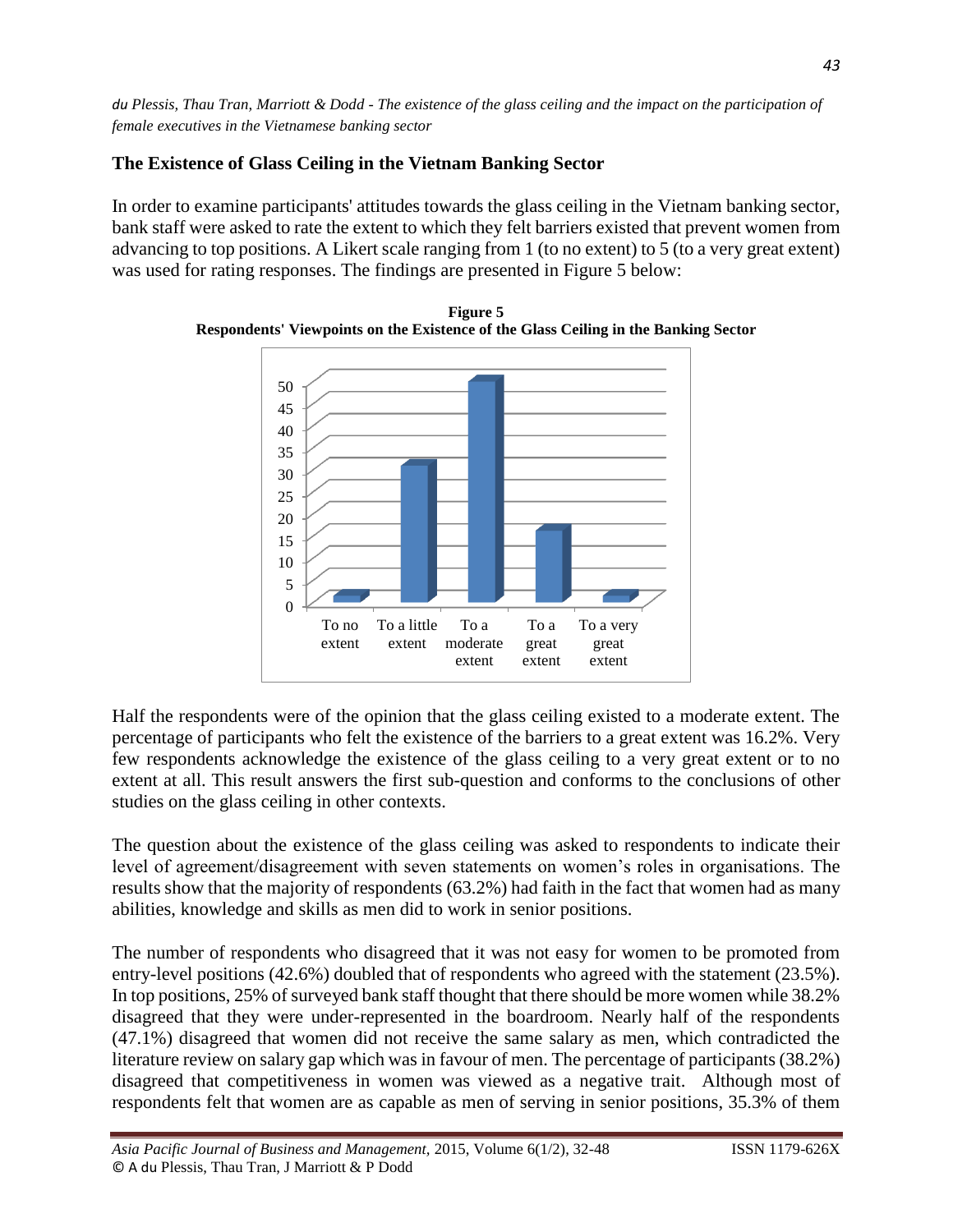had to admit that they had to have better performance than men in order to be promoted. The above figures answer sub-questions 1 and 2.

The participants' views towards their preferences to work with female leaders/managers were tested and the focus of this question is sub-question 3. The number of respondents who liked to work under female executives' supervision constituted 50% while 35.3% of them preferred male leaders/managers and the rest (14.7%) did not think the gender of their leaders or managers would matter.

Question 11 dealt with the effectiveness of male and female leaders in the Vietnamese banking sector and aims to answer sub-question 4. Between the two genders, 60.3% of respondents chose men to be more effective leaders than women while only 11.8% chose women. Around one third of participants thought they were equally effective in the leadership roles.

The findings shown in Table 3 below shed light on sub-question 5. Interestingly, the majority of respondents selected "somewhat important" for all the statements on the benefits of eliminating the glass ceiling in the banking sector. For those who identified the benefits as either being "somewhat important" or "important" 64.7% of participants agreed that removal of the glass ceiling would lead to a rise in productivity, whilst 41.2% decided that it would result in reducing costs for organisations. In the meantime, the elimination of the glass ceiling would reduce employee turnover according to 44.1% of respondents. Other benefits included increasing employee satisfaction and bringing more talents to organisations based on opinions of 75% of surveyed people. Decision making was improved and customer satisfaction would increase according to 72% and 63.2% of respondents respectively. Most participants agreed when the glass ceiling in the banking sector was erased, creativity (77.9%) and organisations' competitiveness (76.4%) would grow. Less than half (48.5%) thought that the removal of the glass ceiling would meet government regulations whereas 51.5% believed it would avoid the equal opportunity issues.

|                                     | <b>Not</b><br>important | Somewhat<br>not<br>important | <b>Neither</b><br>important nor<br>not important | Somewhat<br>important | Important |
|-------------------------------------|-------------------------|------------------------------|--------------------------------------------------|-----------------------|-----------|
| Increasing productivity             | 4.4%                    | 13.2%                        | 17.6%                                            | 42.6%                 | 22.1%     |
| Reducing costs                      | 10.3%                   | 22.1%                        | 26.4%                                            | 32.4%                 | 8.8%      |
| Reducing employee turnover          | 11.8%                   | 16.2%                        | 27.9%                                            | 35.3%                 | 8.8%      |
| Increasing employee satisfaction    | 8.8%                    | 2.9%                         | 16.2%                                            | 44.1%                 | 27.9%     |
| Enlarging pool of management talent | 2.9%                    | 4.4%                         | 17.6%                                            | 44.1%                 | 30.9%     |
| Improving decision making           | 2.9%                    | 8.8%                         | 16.2%                                            | 38.2%                 | 33.8%     |
| Enhancing customer satisfaction     | 8.8%                    | 5.9%                         | 22.1%                                            | 35.3%                 | 27.9%     |
| Increasing creativity               | 4.4%                    | 4.4%                         | 13.2%                                            | 48.5%                 | 29.4%     |
| Enhancing competitiveness           | 1.5%                    | 1.5%                         | 20.6%                                            | 52.9%                 | 23.5%     |
| Meeting government regulations      | 10.3%                   | 13.2%                        | 27.9%                                            | 30.9%                 | 17.6%     |
| Avoiding equal opportunity issues   | 13.2%                   | 14.7%                        | 20.6%                                            | 35.3%                 | 16.2%     |
| "It's the right thing to do"        | 2.9%                    | 5.9%                         | 29.4%                                            | 42.6%                 | 19.1%     |

**TABLE 3 Respondents' Viewpoints on the Importance of the Benefits in the Removal of the Glass Ceiling**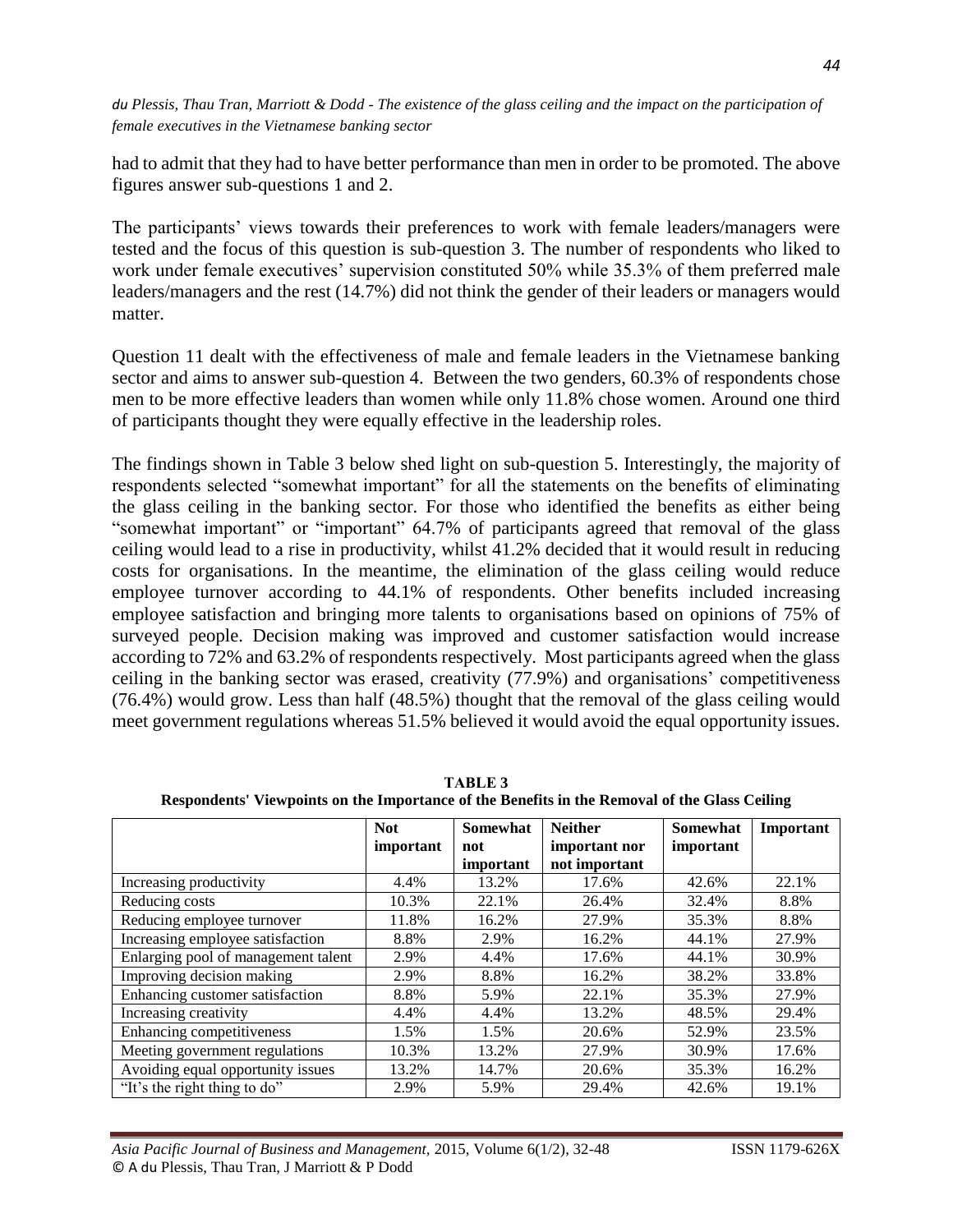The data analysis supplies empirical findings to the inconclusive literature review done above and helps to answer the main research question and sub-questions. The findings from interviews verify and strengthen the results of the online survey.

A summary of the major findings can be found in Table 4 below:

| <b>Number</b>  | The major findings                                                                                |  |  |  |
|----------------|---------------------------------------------------------------------------------------------------|--|--|--|
| 1              | Glass ceiling did exist in the Vietnamese banking sector. The barriers to women's career's        |  |  |  |
|                | advancement emerge from three main sources:                                                       |  |  |  |
|                | . Social stereotypes which assume that men are breadwinners while women are in charge of          |  |  |  |
|                | household chores, child rearing and other family responsibilities.                                |  |  |  |
|                | . Organisations do not provide sufficient support for women's career progression.                 |  |  |  |
|                | . Women themselves are not confident. They also lack some necessary skills to be effective in top |  |  |  |
|                | positions. Lastly, they themselves are more committed to family responsibilities.                 |  |  |  |
| 2              | Men and women were different in their leadership/management styles.                               |  |  |  |
| 3              | There are mixed viewpoints to the effectiveness of male and female leaders/managers. However,     |  |  |  |
|                | the number of respondents who chose men to be more effective leaders/managers was greater than    |  |  |  |
|                | the number of those who chose women to be more effective or men and women to be equally           |  |  |  |
|                | effective.                                                                                        |  |  |  |
| $\overline{4}$ | The removal of glass ceiling in the Vietnamese banking sector did offer some benefits to          |  |  |  |
|                | organisations and the sector as a whole.                                                          |  |  |  |

**TABLE 4 Summary of the Major Findings of the Study from the Mixed Methods Analysis**

# **MANAGERIAL IMPLICATIONS**

Organisations should realise the benefits of the importance of the glass ceiling and provide some programs to raise their employees' awareness on the gender inequalities and the glass ceiling issues. Managers should:

- provide training and development programs targeted for women since respondents claimed that men receive more organisational support than women;
- provide flexible working hours for women;
- provide time off from work for men to take care of family responsibilities, so the burdens on women will be reduced;
- give clear guidelines and information on performance appraisal, and promotion; and
- hold informal meeting groups for women so they can share the experiences as well as open their networks.

Practices that facilitate gender equality and the removal of the glass ceiling might increase the cost for organisations, but in the long run the pros will definitely outweigh the cons. The better the employees are treated, the higher profits and productivity that organisations have in return as job satisfactions is one of the most crucial factors to improve employees' performance and organisations' performance as a whole.

*45*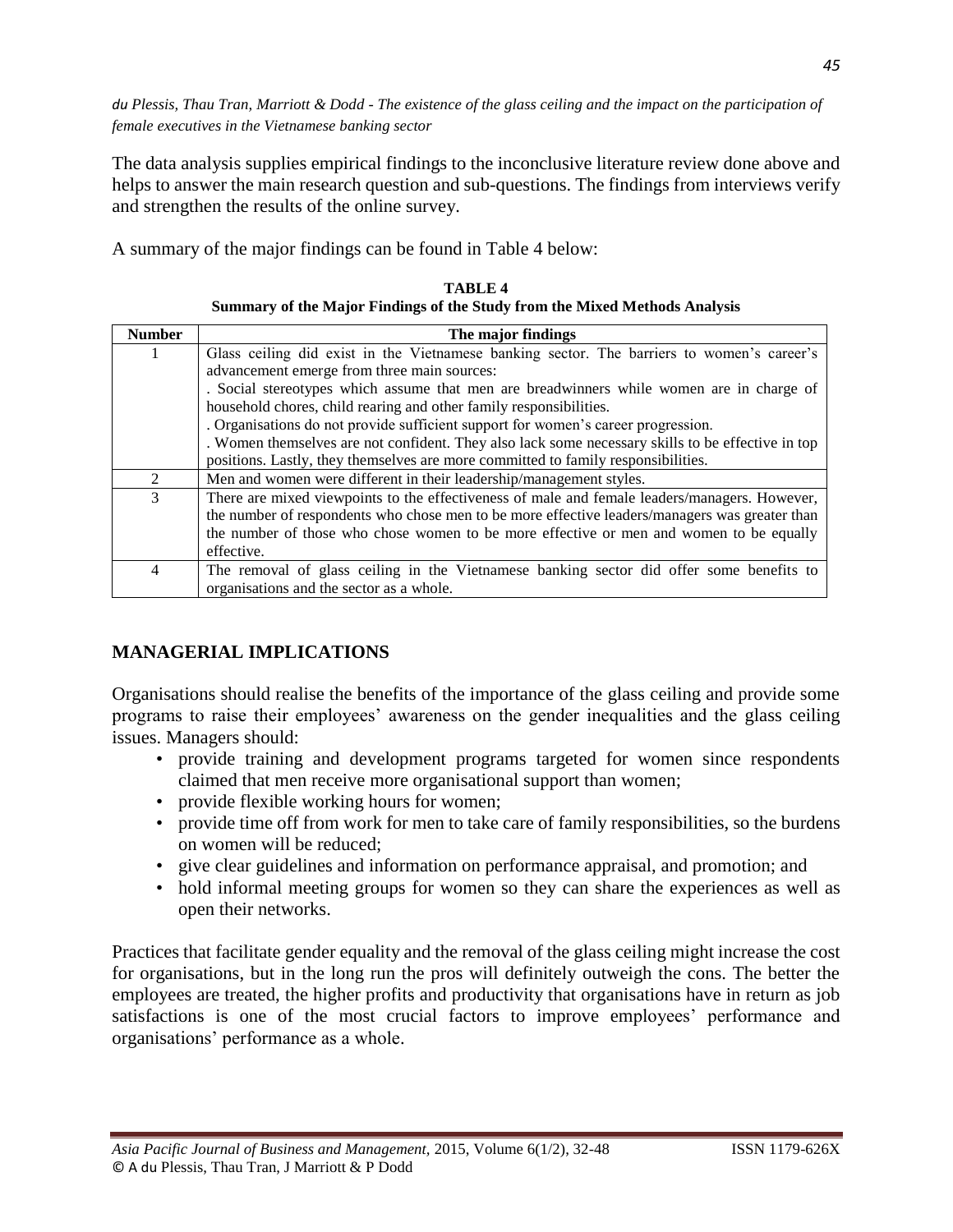## **CONCLUSIONS**

As a result of male domination of senior positions, there were very few female executives; 27.9% of respondents felt the lack of female role models in the Vietnamese banking sector was a significant obstacle for them. Women's lack of ambition in comparison with men was a noticeable obstacle according to 29.4% of participants; 39.7% of the respondents also did not believe in the fact that they would have enough abilities, skills and knowledge to work in top positions. The elimination of the glass ceiling in the Vietnamese banking sector might bring various advantages to organisations. The twelve benefits were interdependent. When female employees from entry level to top position felt they were treated equally with the male counterparts, they had more chance to grow in their organisations, they would feel more satisfied.

### **REFERENCES**

- Al- Manasra, EA 2013, 'What are the "Glass Ceiling" barriers effects on women career progress in Jordan?', *International Journal of Business & Management,* vol. 8, no. 6, pp. 40-46.
- Anjaiah, V 2013, 'RI lags behind Laos, Vietnam on gender gap index', *The Jakarta Post*, viewed 27 October 2013, [http://www.thejakartapost.com/news/2013/10/27/ri-lags-behind-laos](http://www.thejakartapost.com/news/2013/10/27/ri-lags-behind-laos-vietnam-gender-gap-index.html)[vietnam-gender-gap-index.html](http://www.thejakartapost.com/news/2013/10/27/ri-lags-behind-laos-vietnam-gender-gap-index.html)
- Bell, MP, McLaughlin, ME & Sequeira, JM 2002, 'Discrimination, harassment and the glass ceiling: Women executives as change agents', *Journal of Business Ethics*, vol. 37, pp. 65-76.
- Carnes, WJ, & Radojevich-Kelley, N 2011, 'The effects of the glass ceiling on women in the workforce: Where are they and where are they going?', *Review of Management Innovation & Creativity*, vol. 4, no. 10 pp.70-79.
- Chu, H 2013, 'Britain's choice of Churchill on 5-pound note leaves women out', *Los Angeles Times*, viewed 14 July 2013, [http://articles.latimes.com/2013/jul/14/world/la-fg-britain](http://articles.latimes.com/2013/jul/14/world/la-fg-britain-currency-20130715)[currency-20130715.](http://articles.latimes.com/2013/jul/14/world/la-fg-britain-currency-20130715)
- Collis, J & Hussey, R 2013, *Business research: A practical guide for undergraduate and postgraduate students* (4<sup>th</sup> ed.), Palgrave Macmillan, New York.
- Connell, RW 2002, *Gender*, Malden, Blackwell Publishers, MA.
- Creswell, JW 2009, *Research design: Qualitative, quantitative and mixed methods approaches* (3rd ed.), SAGE Publications Inc, Thousands Oak, CA.
- Creswell, JW, Plano Clark, VL & Garrett, AL 2008, 'Methodological issues in conducting mixed methods research designs', in MM Bergman (ed.), *Advances in mixed methods research: Theory and applications,* SAGE Publications Ltd, London, United Kingdom, pp.66-83.
- CV 2012, 'Banking sector in 2012 the facts and figures', *Vietnamnet*m, viewed 22 December 2012, [http://english.vietnamnet.vn/fms/business/55226/banking-sector-in-2012---the-facts](http://english.vietnamnet.vn/fms/business/55226/banking-sector-in-2012---the-facts-and-figures.html)[and-figures.html](http://english.vietnamnet.vn/fms/business/55226/banking-sector-in-2012---the-facts-and-figures.html)
- Davison, I, Young, A, Shuttleworth, K & Backhouse, M 2013, 'Same-sex marriage law passed', *The New Zealand Herald,* viewed 17 April 2013, [http://www.nzherald.co.nz/nz/news/article.cfm?c\\_id=1&objectid=10878200](http://www.nzherald.co.nz/nz/news/article.cfm?c_id=1&objectid=10878200)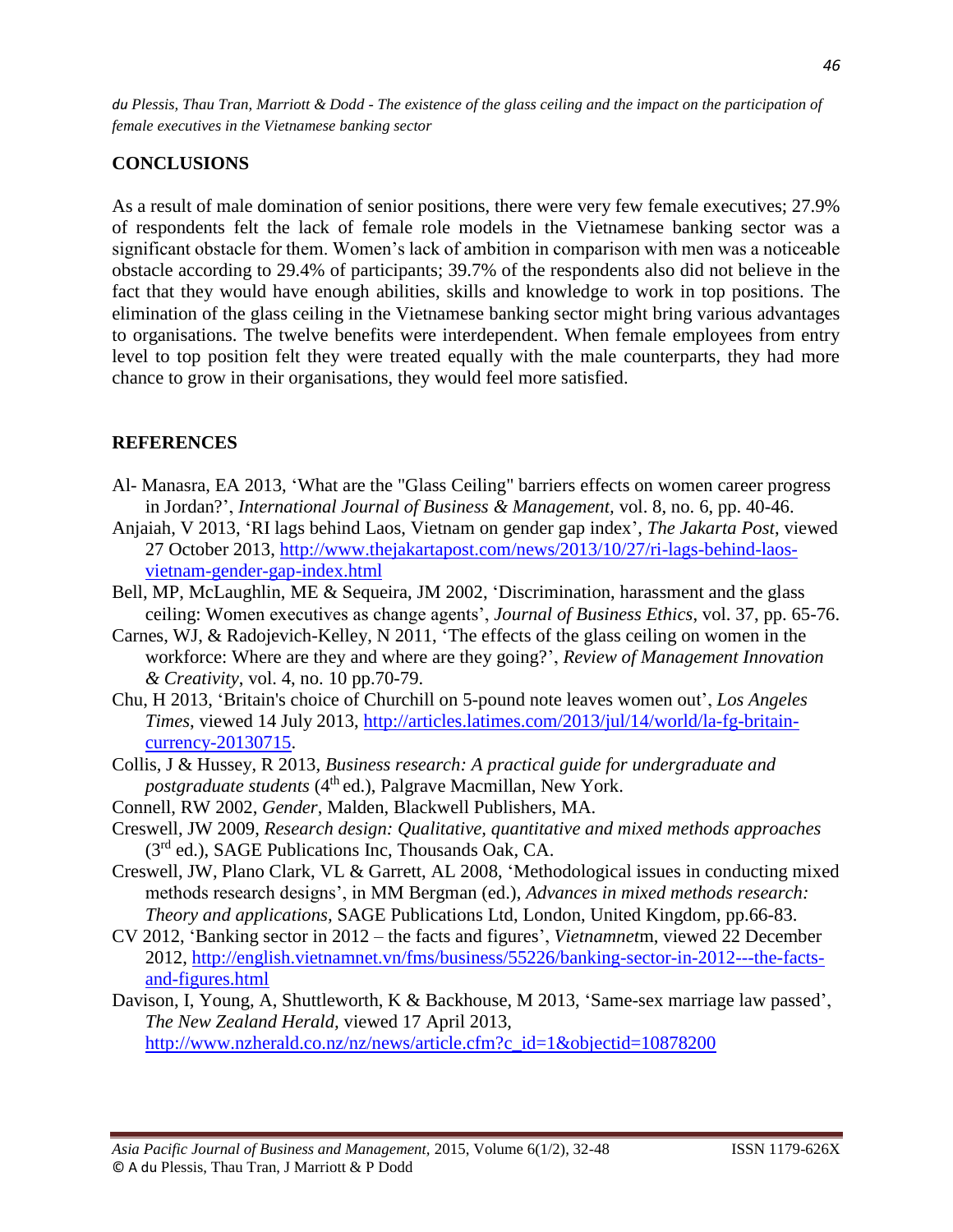- Deloitte 2013, 'Czech female managers are mostly represented in the healthcare, telecommunications and transport industries', Deloitte, viewed 12 November 2013, [http://www.deloitte.com/view/en\\_CZ/cz/press/press](http://www.deloitte.com/view/en_CZ/cz/press/press-releases/a3544075cd260410VgnVCM1000003256f70aRCRD.htm)[releases/a3544075cd260410VgnVCM1000003256f70aRCRD.htm](http://www.deloitte.com/view/en_CZ/cz/press/press-releases/a3544075cd260410VgnVCM1000003256f70aRCRD.htm)
- Du Plessis, AJ (general editor), Munyeka, W, Chipunza, C, Samuel, MO, Naidoo, K, Keyser, E & Gura, M 2015, 'HRM and ER in South Africa: contemporary theory and practice', Juta Publishers, Cape Town, South Africa.
- Ghauri, PN & Grønhaug, K 2005, *Research methods in business Studies: A practical guide* (3rd ed.), Financial Times Prentice Hall, England.
- Glass ceiling 2013, viewed 1 August 2013, [http://www.phrases.org.uk/meanings/glass](http://www.phrases.org.uk/meanings/glass-ceiling.html)[ceiling.html](http://www.phrases.org.uk/meanings/glass-ceiling.html)
- Härtel, CEJ & Fujimoto, Y 2010, *Human resource management* (2nd ed.), Pearson Australia, Frenchs Forest Australia.
- Insch, GS, McIntyre, N & Napier, NK 2008, 'The expatriate glass ceiling: The second layer of glass', *Journal of Business Ethics,* vol. 8, pp. 19-28.
- Institute of Leadership & Management 2011, *Women in banking*, viewed from https://www.im.com/~/media/ILM%20Website/Downloads/Insight/Reports\_from\_ILM\_ website/Research\_womeninbanking\_march12%20pdf.ashx
- Kovsted, J, Rand, J & Tarp, F 2005, *From monobank to commercial banking: Financial sector reforms in Vietnam',* Nordic Institute of Asian Studies, Singapore.
- Kristof, N 2009, *Mistresses of the universe*, 7 February, viewed from *The New York Times*. [http://www.nytimes.com/2009/02/08/opinion/08kristof.html?\\_r=0.](http://www.nytimes.com/2009/02/08/opinion/08kristof.html?_r=0)
- Medical News Today 2011, *What is the difference between sex and gender*?, 5 August, viewed from [http://www.medicalnewstoday.com/articles/232363.php.](http://www.medicalnewstoday.com/articles/232363.php)
- Miller, M n.d., *Hillary Clinton channels Margaret Thatcher in 'Women in the World' speech*, Polycimic, viewed July 27, 2013, [http://www.policymic.com/articles/33917/hillary-clinton](http://www.policymic.com/articles/33917/hillary-clinton-channels-margaret-thatcher-in-women-in-the-world-speech)[channels-margaret-thatcher-in-women-in-the-world-speech.](http://www.policymic.com/articles/33917/hillary-clinton-channels-margaret-thatcher-in-women-in-the-world-speech)
- Munro, J 2012, 'Women's representation in leadership in Vietnam', *United Nations Development Programme*, viewed from [http://www.undp.org.vn/digitalAssets/30/30962\\_Women\\_\\_s\\_Representation\\_in\\_Leadership](http://www.undp.org.vn/digitalAssets/30/30962_Women__s_Representation_in_Leadership_in_Viet_Nam-Dec5.pdf) [\\_in\\_Viet\\_Nam-Dec5.pdf](http://www.undp.org.vn/digitalAssets/30/30962_Women__s_Representation_in_Leadership_in_Viet_Nam-Dec5.pdf)
- Northouse, PG 2015, *Leadership: Theory and practice* (7<sup>th</sup> ed.), SAGE Publications Inc, Thousand Oaks, CA.
- Ogimoto, Y 2013, 'Developments and prospects for the Vietnamese banking sector: Before and after the accession to the WTO', in S Sakata (ed.), *Vietnam's economic entities in transition*, Palgrave Macmillan, New York, pp. 167-203.
- Pfeffer, J & Veiga, F 1999, 'Putting people first for organizational success', *Academy of Management Executive,* vol. 13, no. 2, pp. 37-48.
- Quach, Linh Thuy 2011, *Vietnam banking sector report*, viewed from [http://vninvestment.files.wordpress.com/2012/03/vietnambank2011.pdf.](http://vninvestment.files.wordpress.com/2012/03/vietnambank2011.pdf)
- Sakata, S 2013, 'Vietnam's economic entities in transition', in S Sakata (ed.), *Vietnam's economic entities in transition,* Palgrave Macmillan, New York, pp. 1-22.
- Stasiak, A 2001, 'Rosalind Franklin' *The Embo Journal*, viewed from http://www.nature.com/embor/journal/v2/n3/full/embor471.html doi:10.1093/emboreports/kve037.